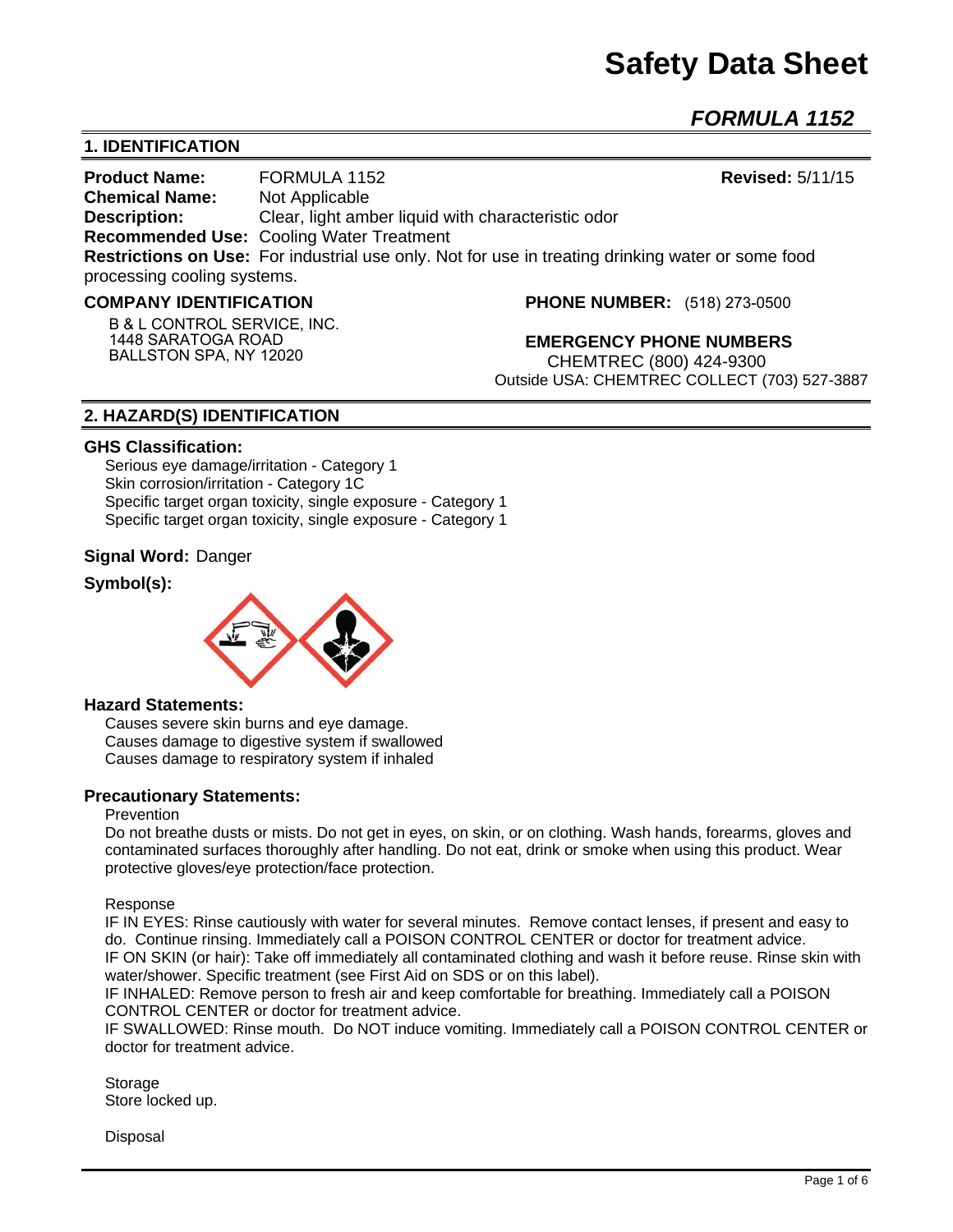Dispose of contents/container in accordance with local, regional, national and international regulations.

## **Hazards Not Otherwise Classified:** None Known.

**Percentages of Components with Unknown Acute Toxicity:** None Known.

#### **3. COMPOSITION / INFORMATION ON INGREDIENTS**

| <b>CHEMICAL INGREDIENTS</b>         | CAS NO.*           | PERCENT (%)** |
|-------------------------------------|--------------------|---------------|
| POTASSIUM HYDROXIDE                 | 1310-58-3          | $< 5\%$       |
| TOLYLTRIAZOLE, SODIUM SALT          | 64665-57-2         | (trace)       |
| HYDROXYETHYLIDENE DIPHOSPHONIC ACID | 2809-21-4          | (trace)       |
| POLYPHOSPHATE SALT                  | 7320-34-5          | (trace)       |
| ACRYLIC COPOLYMER                   | <b>PROPRIETARY</b> | М             |
| MOLYBDATE SALT                      | 10102-40-6         | М             |
| SODIUM BENZOTRIAZOLE                | 15217-42-2         |               |

#### **Legend: L=<1%; M=1-10%; H=>10%**

**\* Exposure limit and regulatory information in Sections 8 & 15 \*\* Exact percentage is a trade secret. Concentration range is provided to assist users in providing appropriate protections.**

#### **4. FIRST AID MEASURES**

- **Eye Contact:** Immediately flush with clean, cool water for 15 minutes and if irritation persists, get medical attention.
- **Skin Contact:** Immediately wash skin with soap and plenty of water while removing contaminated clothing, for at least 15 minutes. If irritation persists, get medical attention. Launder contaminated clothing before reuse.
- **Inhalation:** Remove victim to fresh air. If individual experiences nausea, headache, dizziness, has difficulty in breathing or is cyanotic, seek medical attention. If not breathing, give artificial respiration via a suitable mechanical device such as a bag and mask. Do not use mouth-to-mouth resuscitation.
- **Ingestion:** Do not induce vomiting. Rinse mouth with copious quantities of water first and get immediate medical attention. Drink several glasses of water. Never give anything by mouth to an unconscious person. If vomiting occurs, keep airways clear.
- **Note to Physician:** There is no specific antidote. Treatment of overexposure should be directed at the control of symptoms and the clinical condition of the patient. Aspiration may cause lung damage. Probable mucosal damage may contraindicate the use of gastric lavage.

## **Most Important Symptoms/Effects:**

- **Eye Contact:** May cause severe irritation or burns. Prolonged contact may cause irreversible damage and/or blindness.
- **Skin Contact:** Prolonged contact may cause severe irritation, rash or burns. Severity is generally determined by concentration of solution and duration of contact.
- **Inhalation:** Inhalation of vapor or mist can cause severe irritation of nose, throat, and lungs. May cause damage to the upper respiratory tract and lungs under severe conditions.
- **Ingestion:** May be toxic. May cause severe irritation or burns of the mouth, throat, and internal tissues resulting in possible nausea and/or vomiting. Large amounts can result in acute toxic effects which may be fatal.

## **Indication of Immediate Medical Attention and Special Treatment, if Necessary:**

Other than acute, none known. See section 11 for toxicological information.

## **5. FIRE FIGHTING MEASURES**

**Suitable (and Unsuitable) Extinguishing Media:** Any media suitable for the surrounding fire.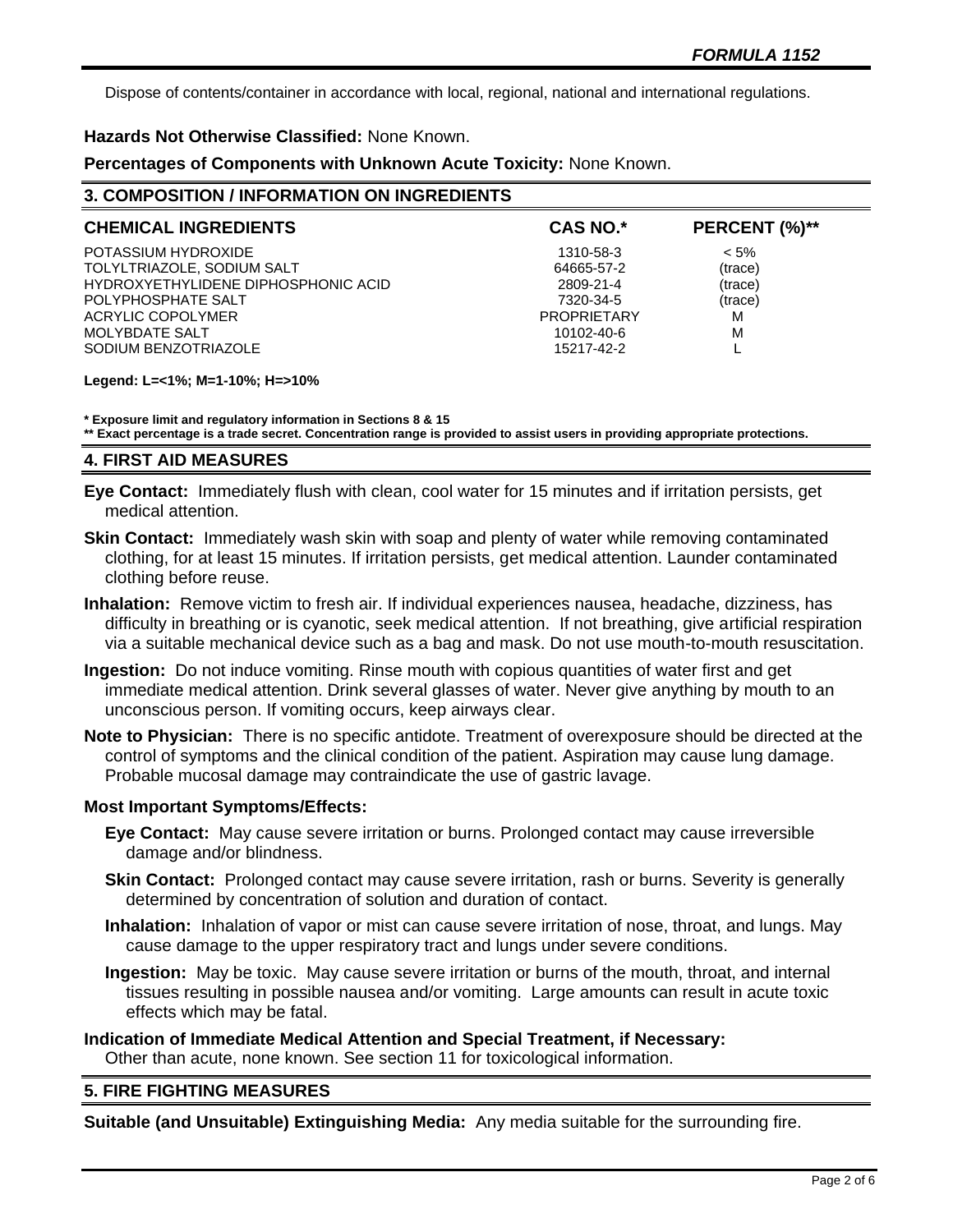**Specific Hazards Arising from the Chemical:** Product is corrosive to eyes, skin, and respiratory system. Closed containers may rupture (due to buildup of pressure) when exposed to extreme heat. If evaporated to dryness, some product residuals may burn. Contact with some metals may generate explosive hydrogen gas. Thermal decomposition may release oxides of carbon and nitrogen.

**Special Protective Equipment and Precautions for Fire-Fighters:** Wear self-contained breathing apparatus and full turn-out gear. Approach fire from upwind direction. If possible, move containers away from fire. Cool fire exposed containers with water spray. If containers rupture or leak, product may evolve irritating or toxic gas under extreme heat. Contain runoff.

# **6. ACCIDENTAL RELEASE MEASURES**

## **Spill Containment and Clean-up Instructions:**

Wear suitable protective equipment found in section 8. Small spills may be flushed with copious quantities of water, preferably to a sanitary sewer or waste treatment facility. Larger spills may be absorbed in sawdust or other absorbent and sweepings disposed of in an approved landfill. The area may then be flushed with copious quantities of water. Floor may be slippery; use care to avoid falling. Avoid release of this product into the environment to prevent contamination of soil, sewers, natural waterways and/or groundwater. See Section 12 for Ecological Information.

# **7. HANDLING AND STORAGE**

## **Handling and Storage:**

Store in a cool, dry, well ventilated area, between 10°C and 49°C. Keep containers tightly closed when not in use and follow all recommended safety precautions when handling the material. Keep out of sun and away from heat or open flame. Keep away from incompatible materials. See Section 10 for incompatible materials.

# **8. EXPOSURE CONTROL / PERSONAL PROTECTION**

**Engineering Controls:** General ventilation expected to be satisfactory

# **PERSONAL PROTECTION EQUIPMENT**

**Respiratory:** Not normally required unless product is openly handled in confined areas where high concentrations of vapor could occur. Where misting may occur, wear an OSHA/NIOSH approved (or equivalent) half-mask, dust/mist air purifying respirator. Air-purifying respirators should be equipped with organic vapor cartridges.

**Eyes and Face:** Chemical resistant goggles or face shield.

**Hands and Skin:** Chemical resistant rubber, neoprene latex or PVC

**Other Protective Equipment:** Eyewash station in area of use. Wear long sleeve shirt, long pants, and boots.

## **EXPOSURE GUIDELINES**

## **Exposure Limits:**

**COMPONENT TLV** MOLYBDATE SALT 5 mg/m<sup>3</sup>(Mo) POTASSIUM HYDROXIDE 2mg/m<sup>3</sup>/15M

# **9. PHYSICAL AND CHEMICAL PROPERTIES**

| <b>Appearance and Odor:</b> |      | Clear, light amber liquid with characteristic odor |        |
|-----------------------------|------|----------------------------------------------------|--------|
| <b>Odor Threshold:</b>      | N.D. | <b>Vapor Pressure:</b>                             | - N.A. |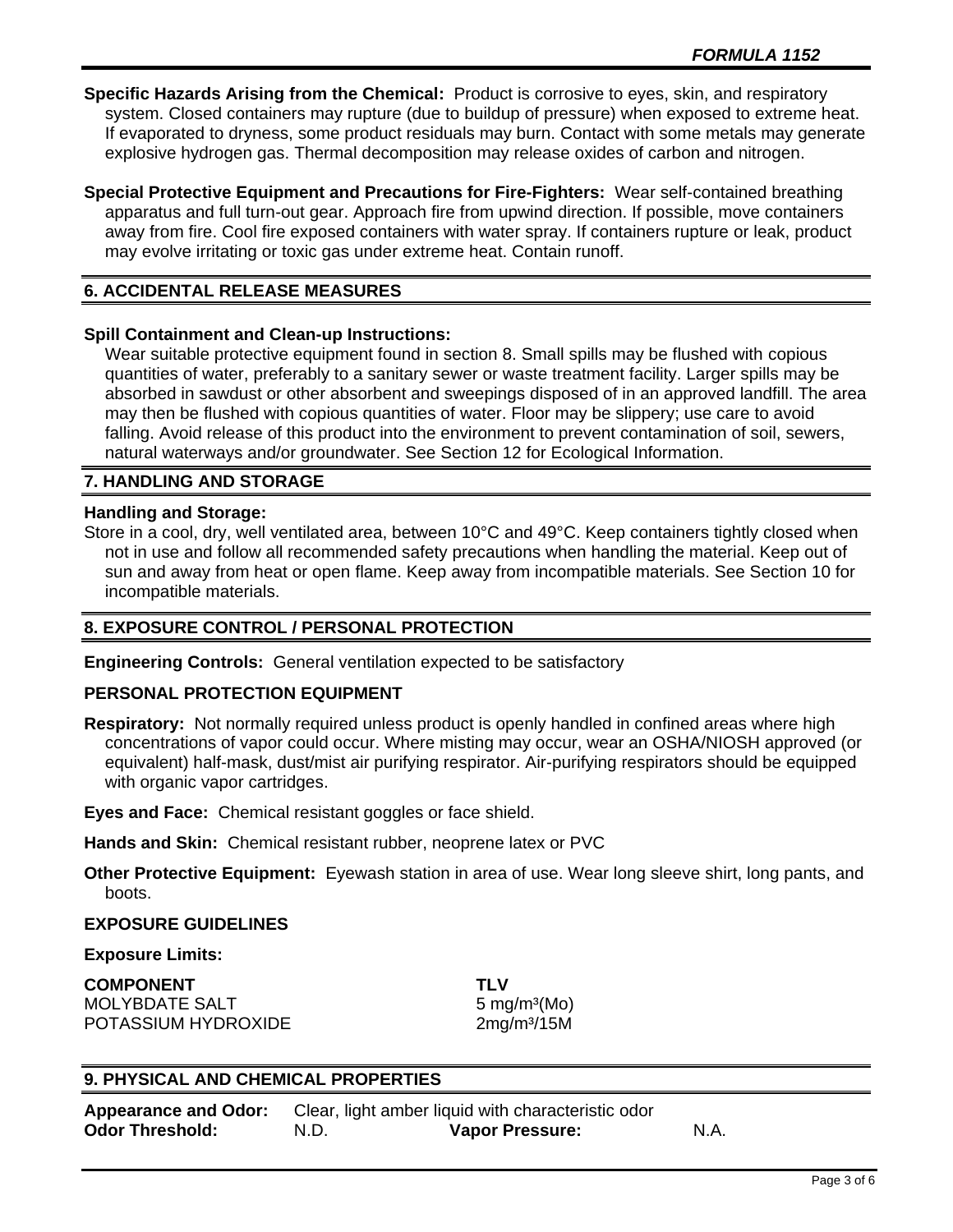| pH (undiluted):<br><b>Freeze Point:</b> | $12.5 - 13.0$<br>$<$ 0°C (32°F) | <b>Vapor Density:</b><br>Specific Gravity(@22°C): | <1<br>$1.045 - 1.055$  |
|-----------------------------------------|---------------------------------|---------------------------------------------------|------------------------|
| <b>Boiling Point:</b>                   | $> 100^{\circ}$ C (212°F)       | <b>Solubility in Water:</b>                       | Complete               |
| <b>Flash Point:</b>                     | None                            | <b>Partition Coefficient:</b>                     | N.D. (n-octanol/water) |
|                                         |                                 | <b>Auto-Ignition Temperature:</b>                 | N.D.                   |
| <b>Evaporation Rate:</b>                | 1.0                             | <b>Decomposition Temperature: N.D.</b>            |                        |
| Flammability (solid, gas): No           |                                 | <b>Viscosity:</b>                                 | N.A.                   |
| Flammable Limits in Air: LFL - N.A.     |                                 |                                                   |                        |
|                                         | $UFL - N.A.$                    |                                                   |                        |

# **10. STABILITY AND REACTIVITY**

**Reactivity:** Not normally reactive at normal temperatures and pressure.

**Chemical Stability:** Stable under normal conditions

**Possibility of Hazardous Reactions:** Will not occur under normal conditions.

**Conditions to Avoid:** Avoid excessive heat, sparks or open flames.

**Incompatible Materials:** Concentrated acids or oxidizing agents.

**Hazardous Decomposition Products:** Thermal decomposition may release oxides of carbon and nitrogen.

#### **11. TOXICOLOGICAL INFORMATION**

**Ingestion Testing:** Rat, LD50: > 5,000 mg/kg\*

**Skin Testing:** Rabbit, LD50: > 5,000 mg/kg\*

**Inhalation Testing:** None established for this product.

\*Calculated based on GHS acute toxicity formula.

# **CHRONIC TOXICITY DATA**

**Sensitization Testing:** None established for this product.

**Other Testing:** None established for this product.

**Routes of Exposure:** Eyes, Ingestion, Inhalation, Skin.

**Eye Contact:** May cause severe irritation or burns. Prolonged contact may cause irreversible damage and/or blindness.

- **Skin Contact:** Prolonged contact may cause severe irritation, rash or burns. Severity is generally determined by concentration of solution and duration of contact.
- **Inhalation:** Inhalation of vapor or mist can cause severe irritation of nose, throat, and lungs. May cause damage to the upper respiratory tract and lungs under severe conditions.
- **Ingestion:** May be toxic. May cause severe irritation or burns of the mouth, throat, and internal tissues resulting in possible nausea and/or vomiting. Large amounts can result in acute toxic effects which may be fatal.

**Medical Conditions Aggravated by Exposure:** None known.

**Chronic Effects from Repeated Overexposure:** Other than short term effects, none established.

## **12. ECOLOGICAL INFORMATION**

#### **Aquatic Toxicity Data:**

 Invertebrate: Daphnia magna, EC50/48hr: > 1,000 mg/l\* Fish: Rainbow trout, LC50/96hr: > 1,000 mg/l\*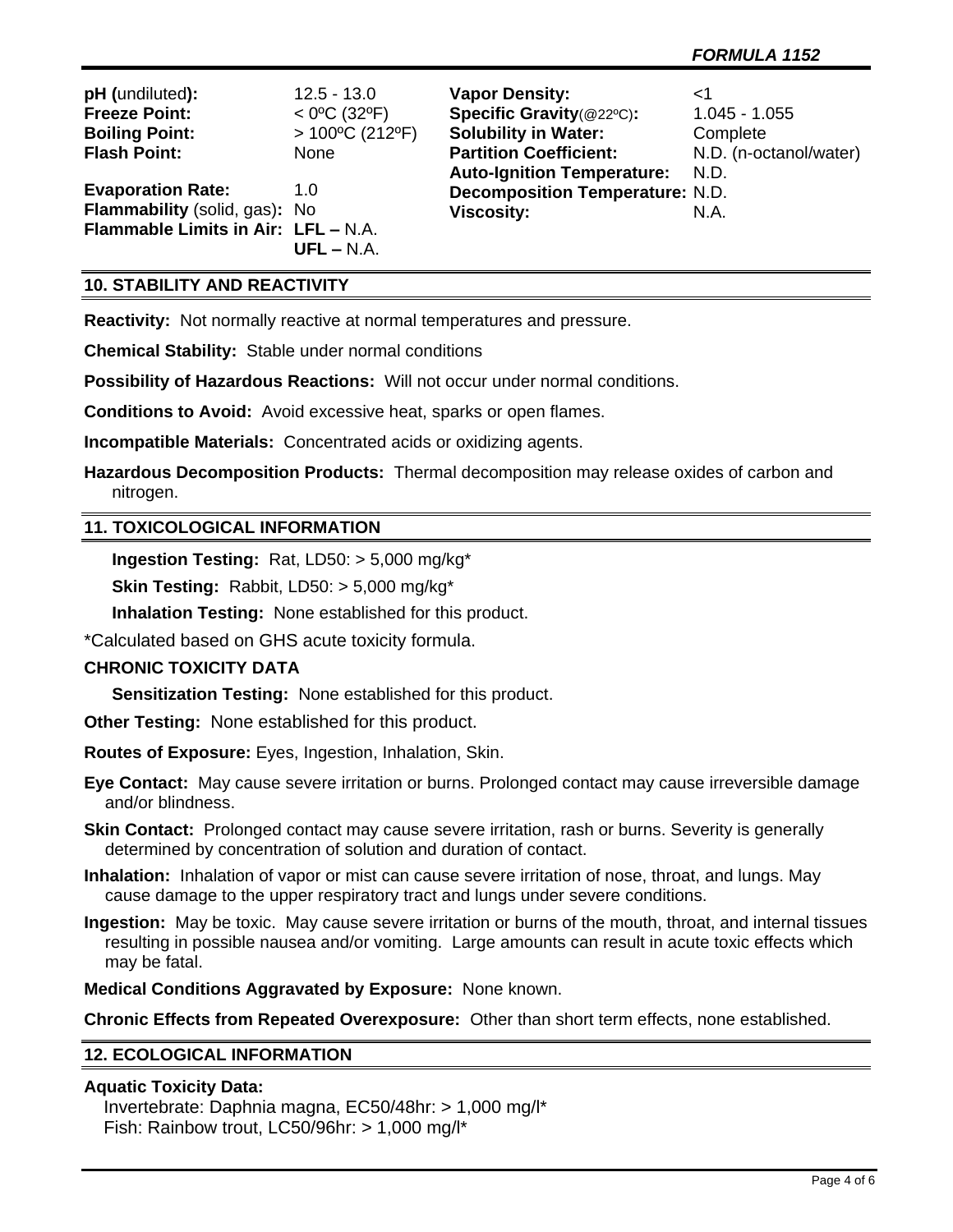\*Calculated based on GHS acute aquatic toxicity formula.

**Product Fate Data:** None established for this product.

**Biodegradation Data:** None established for this product.

## **13. DISPOSAL CONSIDERATIONS**

**Waste Disposal:** Dispose of in accordance with local, regional, national and international regulations. Contact the Hazardous Waste representative at the nearest EPA Regional Office for guidance. Container Disposal: Triple rinse container (or equivalent) promptly after emptying and offer for reconditioning if appropriate. Empty the rinsate into application equipment or a mix tank or store rinsate for later use or disposal.

## **14. TRANSPORT INFORMATION**

## **US DEPARTMENT OF TRANSPORTATION (DOT) INFORMATION**

**UN/NA ID Number:** UN3266 **Proper Shipping Name:** CORROSIVE LIQUID, BASIC, INORGANIC, N.O.S. (CONTAINS POTASSIUM HYDROXIDE) **Hazard Class:** 8 **Packing Group:** PGIII

**VESSEL TRANSPORT (IMO/IMDG)**

**UN/NA ID Number:** UN3266 **Proper Shipping Name:** CORROSIVE LIQUID, BASIC, INORGANIC, N.O.S. (CONTAINS POTASSIUM HYDROXIDE) **Hazard Class:** 8 **Packing Group:** PGIII **Marine Pollutant:** No

# **15. REGULATORY INFORMATION**

## **US FEDERAL REGULATIONS**

**TSCA:** All ingredients listed or exempt from listing. **CERCLA and/or SARA RQ:**  Reportable Quantity: POTASSIUM HYDROXIDE (CAS#1310-58-3) - 1000lbs. (455 kg) **SARA Section 302 Hazard Class:** No ingredients listed in this section. **SARA Section 311/312 Chemicals:**  Acute Health Hazard: Yes Chronic Health Hazard: No Fire Hazard: No Sudden Release of Pressure Hazard: No Reactive Hazard: No **SARA Section 313 Chemicals:** No ingredients listed in this section.

## **STATE REGULATIONS**

This product does not contain any ingredients known to the State of California to cause cancer.

## **16. OTHER INFORMATION**

#### **HAZARD RATING SUMMARY**

| <b>Hazard Rating System:</b> | <b>NFPA</b> |
|------------------------------|-------------|
| Health:                      | 2           |
| <b>Flammability:</b>         | 0           |
| <b>Reactivity:</b>           | 1           |
| Special:                     |             |

**Hazard Rating System: NFPA CODE TRANSLATION Health:** 2 **0 = Minimal Hazard Flammability:** 0 **1 = Slight Hazard Reactivity:** 1 **2 = Moderate Hazard Special: 3 = Severe Hazard 4 = Extreme Hazard**